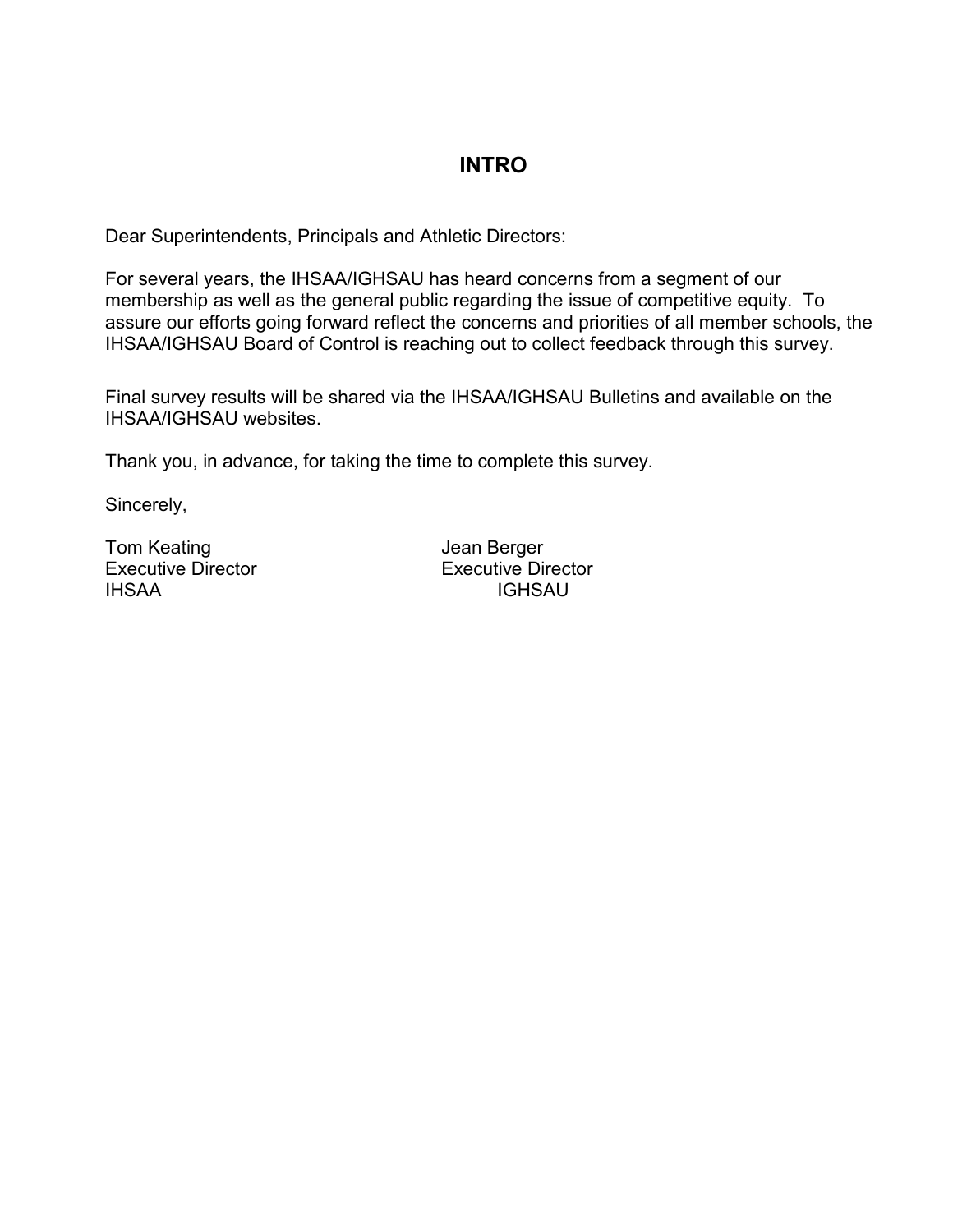# **Respondent Information**

#### **What is your position? (Please select all that apply)**

- ❒ Athletic/Activities Director
- ❒ Principal
- ❒ Superintendent/President

### **Please select for your District/School:**

- 1. Rural/Suburban/Urban (Choices)
- 2. IHSAA District NW/SW/C/NE/SE (Choices)
- 3. County
- 4. 2019-20 BEDS Enrollment
- 5. District Free/Reduced% (from Iowa DE)
- 6. (Choices) Public/Non-Public

### **Competitive Equity**

Competitive equity represents an ideal of parity within interscholastic competition. Currently schools are placed in tournament classifications based on student enrollment. The request to address competitive equity is the result of schools feeling their competitors have an unfair advantage or their own school has an unfair disadvantage. The following have been identified as contributing factors:

- Geographic location
- Open enrollment
- Private/parochial/independent schools' lack of attendance boundaries and enrollment flexibility
- Socioeconomic status

| In general, do you believe there is a competitive equity issue in the sports<br>sanctioned by IHSAA/IGHSAU? |                                 | Yes<br>$\Box$<br>$\Box$ No<br>$\Box$ Undecided |
|-------------------------------------------------------------------------------------------------------------|---------------------------------|------------------------------------------------|
|                                                                                                             |                                 |                                                |
|                                                                                                             | D District alignment (football) |                                                |

|                                                         | $\Box$ District alignment (football)                                                   |
|---------------------------------------------------------|----------------------------------------------------------------------------------------|
| If "yes," in what areas? (Please select all that apply) | $\Box$ Classification placement for tournament play<br>$\Box$ Regular season schedules |

If you believe there is a problem with competitive equity, please select the sport(s) where problems exist. (Please select all that apply)

Boys:

- □ Baseball
- □ Basketball
- $\Box$  Bowling
- $\Box$  Cross Country
- □ Football
- □ Golf
- □ Soccer
- $\Box$  Swimming
- $\Box$  Tennis
- Track & Field
- □ Wrestling

### Girls:

- □ Basketball
- □ Bowling
- **C** Cross Country
- □ Golf
- $\Box$  Soccer
- $\Box$  Softball
- $\square$  Swimming & Diving
- $\Box$  Tennis
- □ Track & Field
- **D** Volleyball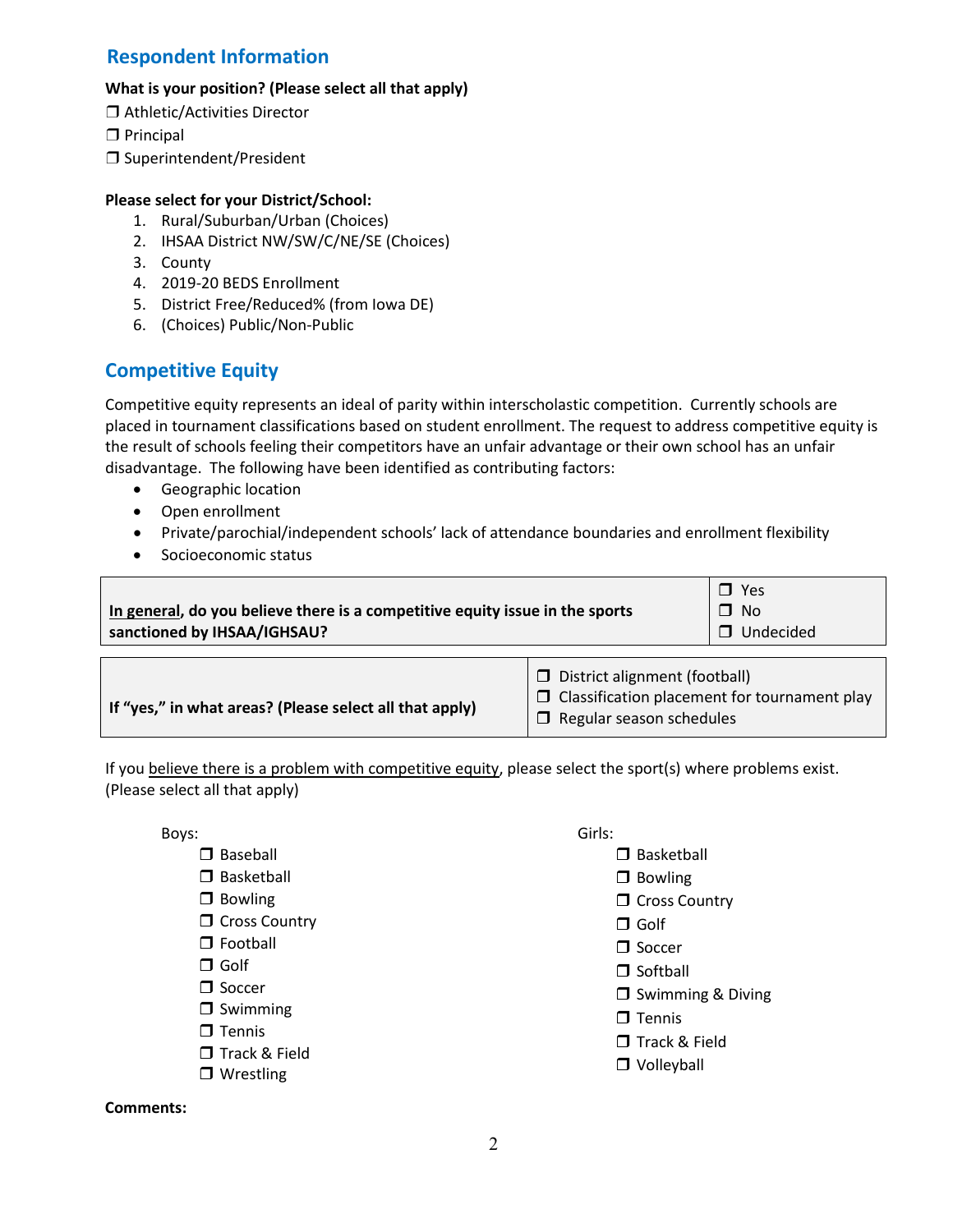□ Yes  $\square$  No **Undecided** 

If "yes," of the sports **your high school sponsors,** which do you believe have been negatively impacted? (Please select all that apply)

Boys:

- **D** Baseball
- □ Basketball
- $\Box$  Bowling
- **Cross Country**
- □ Football
- Golf
- □ Soccer
- $\Box$  Swimming
- $\Box$  Tennis
- Track & Field

- Girls:
	- $\square$  Basketball
	- $\square$  Bowling
	- $\Box$  Cross Country
	- Golf
	- $\Box$  Soccer
	- $\Box$  Softball
	- **J** Swimming & Diving
	- $\Box$  Tennis
	- Track & Field
	- **D** Volleyball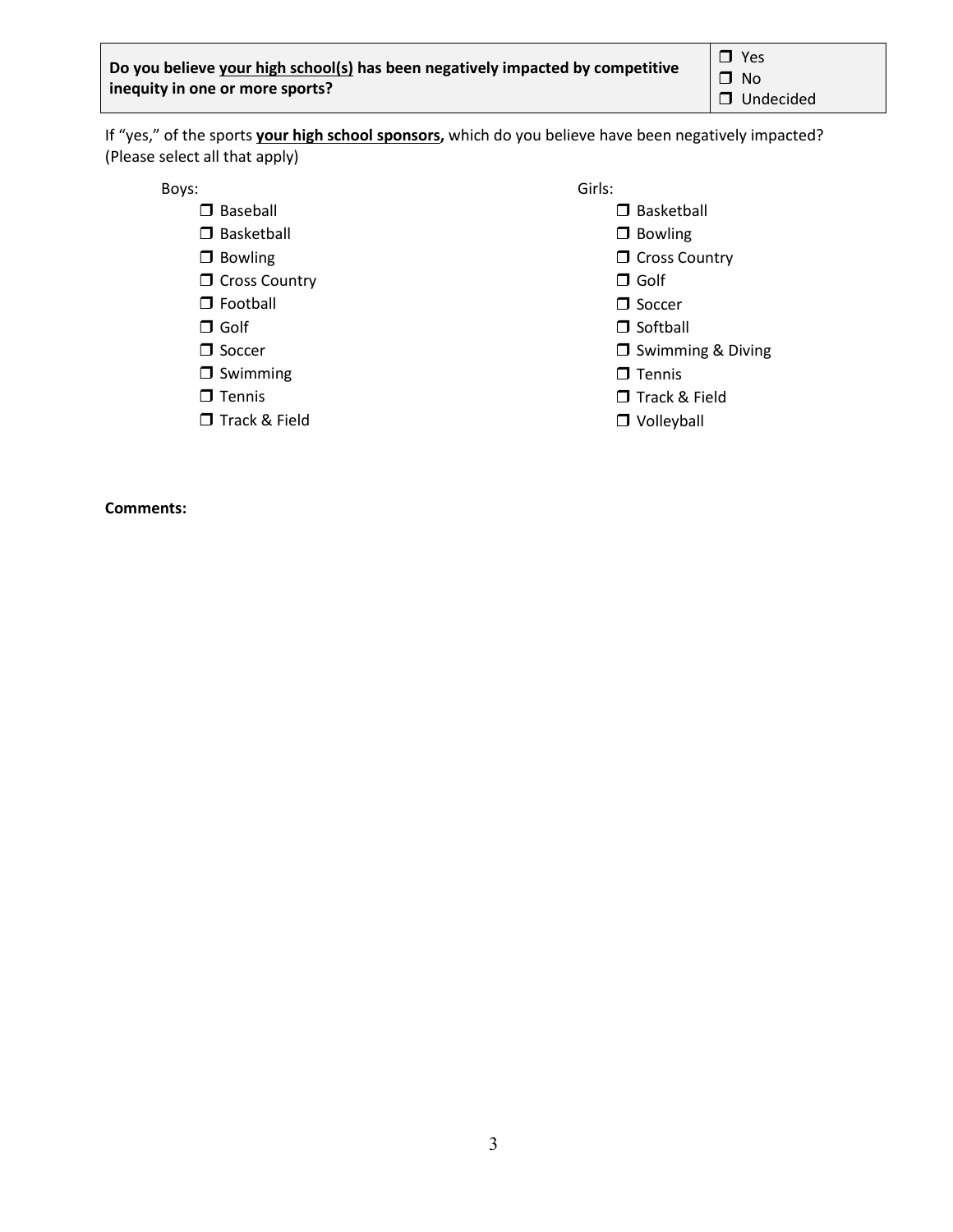| Please check your response in the appropriate box.      |                    |                |              |            |
|---------------------------------------------------------|--------------------|----------------|--------------|------------|
| Counting special education students in total enrollment | $\Box$ Significant | $\square$ Some | $\Box$ No    | $\Box$ Not |
|                                                         | Impact             | Impact         | Impact       | Sure       |
| District/School system support of athletics             | $\Box$ Significant | $\square$ Some | $\Box$ No    | $\Box$ Not |
|                                                         | Impact             | Impact         | Impact       | Sure       |
| Formation of co-op teams                                | $\Box$ Significant | $\square$ Some | $\square$ No | $\Box$ Not |
|                                                         | Impact             | Impact         | Impact       | Sure       |
| Geographic location of school                           | $\Box$ Significant | $\square$ Some | $\Box$ No    | $\Box$ Not |
|                                                         | Impact             | Impact         | Impact       | Sure       |
| Income level/Socioeconomic status                       | $\Box$ Significant | $\Box$ Some    | $\square$ No | $\Box$ Not |
|                                                         | Impact             | Impact         | Impact       | Sure       |
| Open enrollment                                         | $\Box$ Significant | $\Box$ Some    | $\square$ No | $\Box$ Not |
|                                                         | Impact             | Impact         | Impact       | Sure       |
| Private/parochial/independent membership                | $\Box$ Significant | $\square$ Some | $\square$ No | $\Box$ Not |
|                                                         | Impact             | Impact         | Impact       | Sure       |
| Quality of coaching staff                               | $\Box$ Significant | $\Box$ Some    | $\Box$ No    | $\Box$ Not |
|                                                         | Impact             | Impact         | Impact       | Sure       |
| Quality of facilities                                   | $\Box$ Significant | $\square$ Some | $\square$ No | $\Box$ Not |
|                                                         | Impact             | Impact         | Impact       | Sure       |
| Student participation level                             | $\Box$ Significant | $\Box$ Some    | $\square$ No | $\Box$ Not |
|                                                         | Impact             | Impact         | Impact       | Sure       |
| Too few classifications                                 | $\Box$ Significant | $\square$ Some | $\square$ No | $\Box$ Not |
|                                                         | Impact             | Impact         | Impact       | Sure       |
| <b>Transfer students</b>                                | $\Box$ Significant | $\Box$ Some    | $\square$ No | $\Box$ Not |
|                                                         | Impact             | Impact         | Impact       | Sure       |
| User fees for student athletes                          | $\Box$ Significant | $\Box$ Some    | $\Box$ No    | $\Box$ Not |
|                                                         | Impact             | Impact         | Impact       | Sure       |
| Youth feeder programs                                   | $\Box$ Significant | $\Box$ Some    | $\Box$ No    | $\Box$ Not |
|                                                         | Impact             | Impact         | Impact       | Sure       |
| Other:                                                  |                    |                |              |            |

**Please rate the following factors you believe contribute to competition inequity in IHSAA/IGHSAU sports.**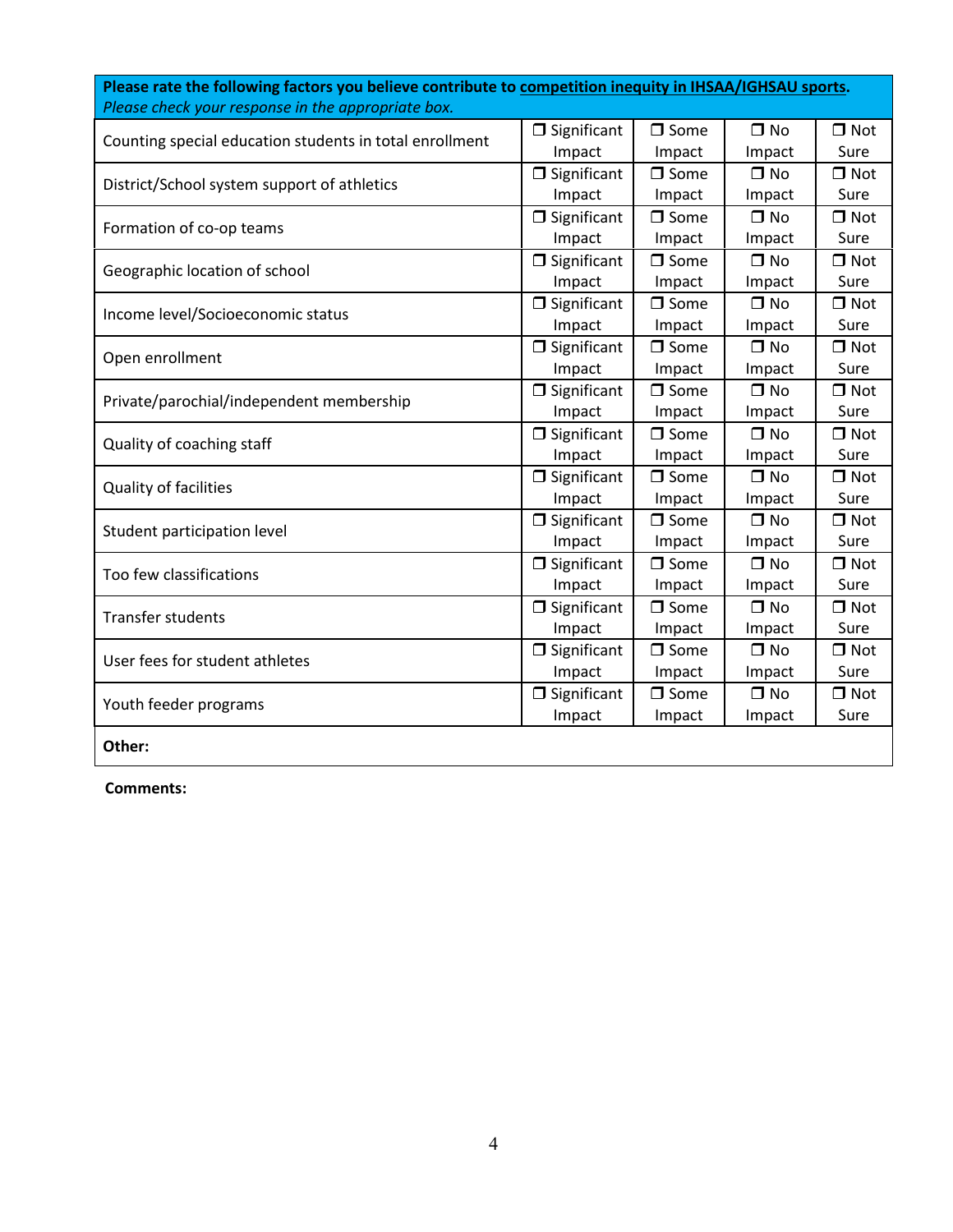# **Policy Change**

Addressing the concern of some members regarding competitive equity could mean opening the IHSAA/IGHSAU to litigation and/or legislative intervention.

| Given this information and your school/district position, do you believe the | $\Box$ Yes  |  |  |
|------------------------------------------------------------------------------|-------------|--|--|
|                                                                              | $\Box$ No   |  |  |
| IHSAA/IGHSAU should make a policy change to address competitive equity?      | □ Undecided |  |  |

#### **If "yes," please select all the approaches the IHSAA/IGHSAU should explore to address competitive equity.**

- $\Box$  Add a classification to all state tournament competitions
- $\Box$  Apply a socio-economic calculation to enrollment
- $\Box$  Apply an open enrollment calculation to enrollment
- $\Box$  Apply a success calculation to enrollment
- $\square$  Apply an adjustment to private/parochial/independent schools only
- $\Box$  Apply a combination of socio-economic and open enrollment calculation to enrollment
- $\Box$  Apply a combination of socio-economic and success calculation to enrollment
- $\Box$  Apply a combination of socio-economic, open enrollment and success calculation to enrollment
- Other:

#### **Comments:**

# **Co-op Team Participation**

IHSAA/IGHSAU member schools have the option of participating in a co-op agreement with another school to compete in interscholastic athletics. The current policy requires that schools that co-op must combine their BEDS enrollment numbers and that combined number determines which classification the Co-op program is placed.

The IHSAA/IGHSAU wants to know if current policies regarding co-op teams are meeting the needs of the membership.

| Please respond to the following items regarding IHSAA/IGHSAU co-op teams. |                 |              |                 |                 |              |  |  |
|---------------------------------------------------------------------------|-----------------|--------------|-----------------|-----------------|--------------|--|--|
| Please check your response in the appropriate box.                        |                 |              |                 |                 |              |  |  |
| The current IHSAA/IGHSAU policies in regard to                            | $\Box$ Strongly |              | $\Box$ Disagree | $\Box$ Strongly | $\square$ No |  |  |
| co-op teams are fair and appropriate.                                     | Agree           | $\Box$ Agree |                 | <b>Disagree</b> | Opinion      |  |  |
| The current IHSAA/IGHSAU policies in regard to                            | $\Box$ Strongly |              |                 | $\Box$ Strongly | $\square$ No |  |  |
| co-op teams meet the needs of my                                          |                 | $\Box$ Agree | $\Box$ Disagree | <b>Disagree</b> | Opinion      |  |  |
| district/school.                                                          | Agree           |              |                 |                 |              |  |  |
| The enrollment number to determine Co-op                                  |                 |              |                 | $\Box$ Strongly | $\square$ No |  |  |
| classification should include the total BEDS                              | $\Box$ Strongly |              |                 | Disagree        | Opinion      |  |  |
| number from the host school and only the                                  |                 | $\Box$ Agree | $\Box$ Disagree |                 |              |  |  |
| number of participants from the sending                                   | Agree           |              |                 |                 |              |  |  |
| school.                                                                   |                 |              |                 |                 |              |  |  |
| Co-ops are necessary to maintain student                                  | $\Box$ Strongly |              |                 | $\Box$ Strongly | $\square$ No |  |  |
| access to a sport for a district/school.                                  | Agree           | $\Box$ Agree | $\Box$ Disagree | <b>Disagree</b> | Opinion      |  |  |